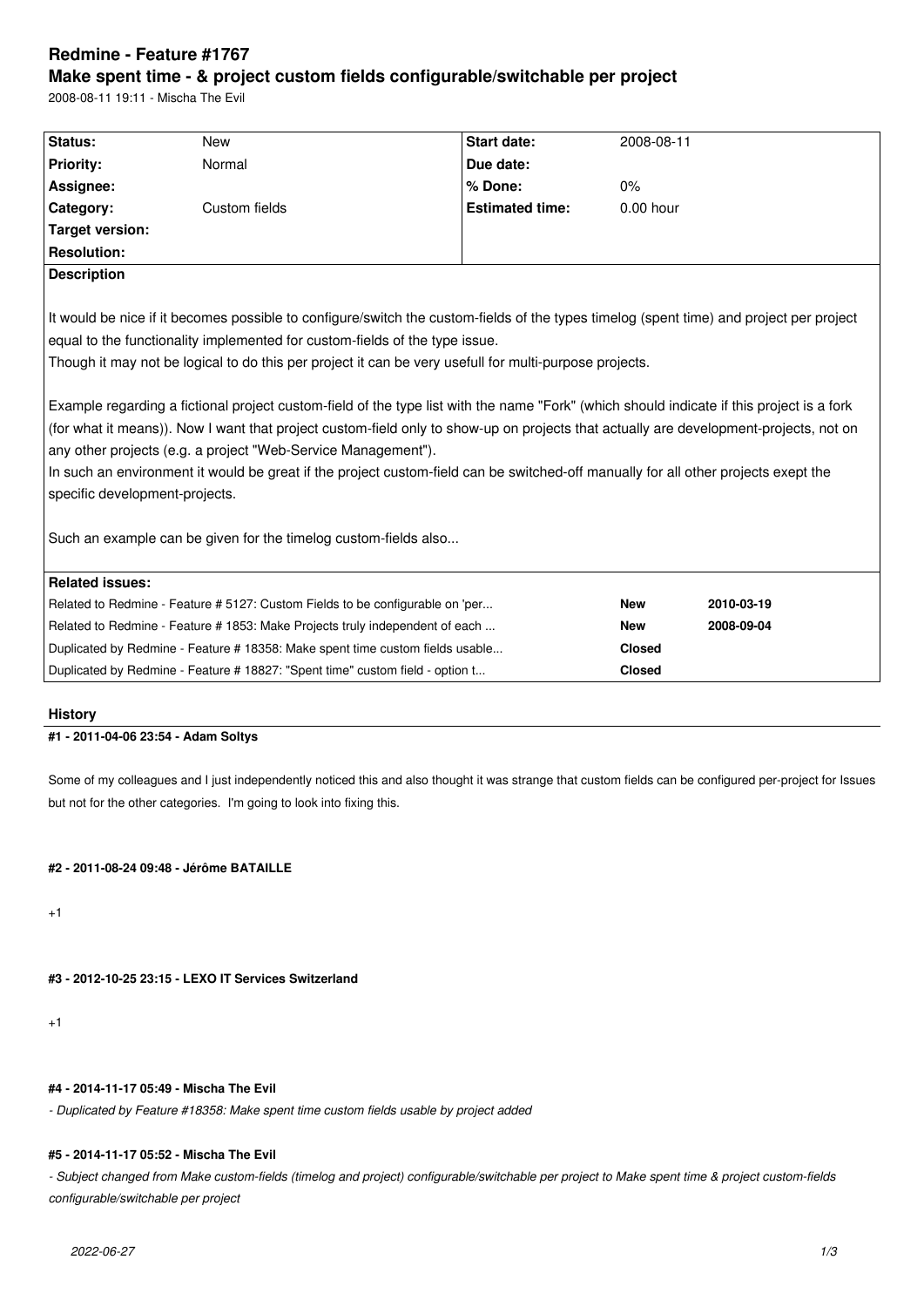*- Subject changed from Make spent time & project custom-fields configurable/switchable per project to Make spent time - & project custom-fields configurable/switchable per project*

#### **#7 - 2014-11-17 05:53 - Mischa The Evil**

*- Subject changed from Make spent time - & project custom-fields configurable/switchable per project to Make spent time - & project custom fields configurable/switchable per project*

## **#8 - 2015-02-11 00:55 - Adam Kuczma**

+1

#### **#9 - 2015-04-16 08:24 - Ami Desai**

 $+10$ 

#### **#10 - 2015-05-13 18:48 - Doruk Fişek**

+1

#### **#11 - 2017-10-24 19:37 - Dmitry GLushchikov**

Just made plugin which allows to bind time entry custom fields to the project and tracker https://github.com/rpc1/time\_entry\_cf\_binder

#### **[#12 - 2021-03-02 08:32 - r okui](https://github.com/rpc1/time_entry_cf_binder)**

+1

### **#13 - 2021-08-09 05:57 - Go MAEDA**

*- Duplicated by Feature #18827: "Spent time" custom field - option to choose which projects have it added*

#### **#14 - 2021-09-08 03:45 - Yuichi HARADA**

- *File 0001-Remove-trailing-whitespaces-in-test-fixtures-custom\_.patch added*
- *File 0002-Change-is\_for\_all-to-true-in-test-fixtures-custom\_fi.patch added*
- *File 0003-Modify-tests-for-custom-fields-configurable-switchab.patch added*
- *File 0004-Make-spent-time-project-custom-fields-configurable-s.patch added*
- *File 0005-Add-migrations.patch added*

+1

I created patches. I attached patches.

#### **#15 - 2021-09-08 03:51 - Yuichi HARADA**

- *File cf-list-spent-time.png added*
- *File cf-edit-spent-time.png added*
- *File project-settings-spent-time.png added*